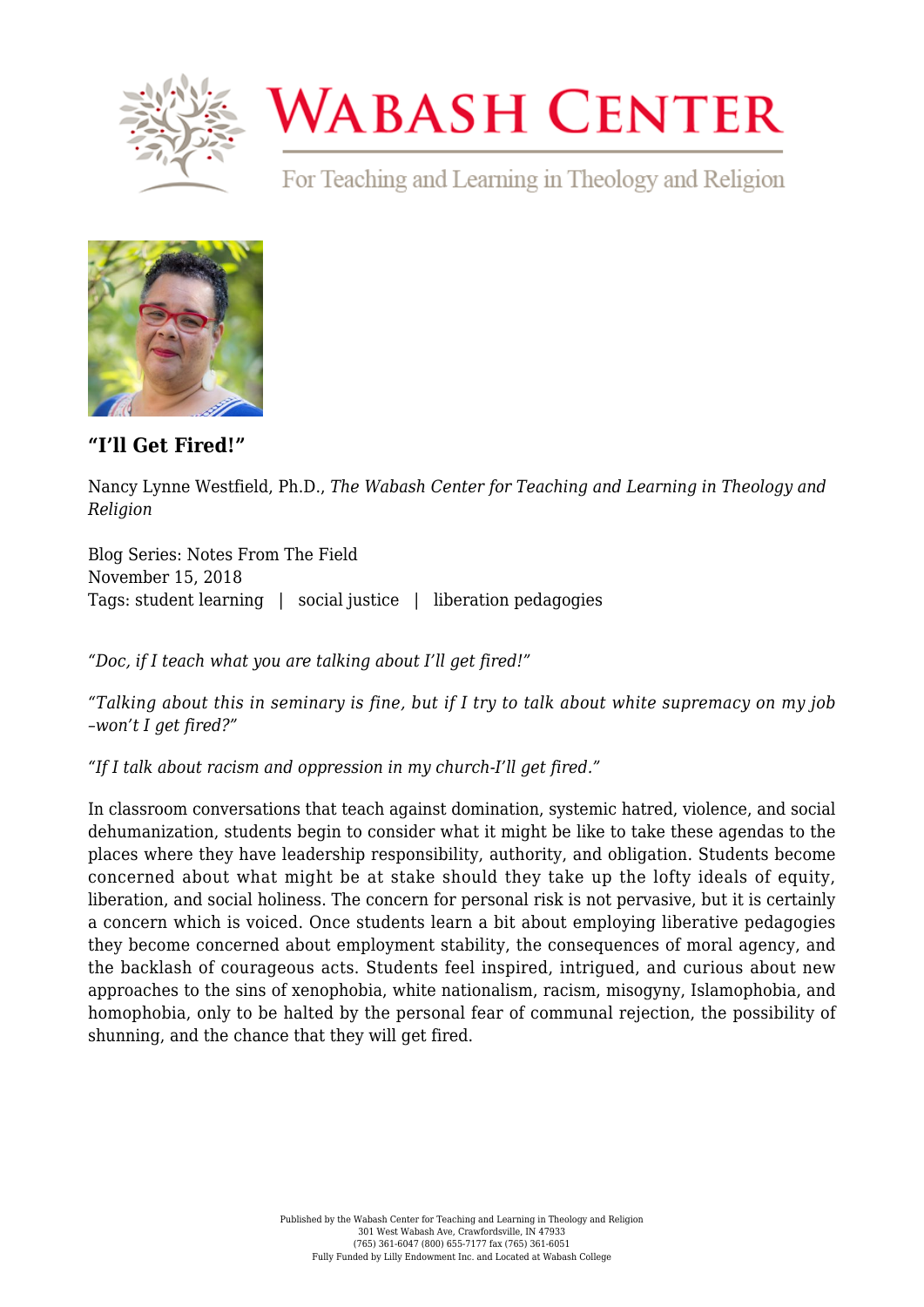After reading great thinkers like bell hooks, Paulo Freire, Katie G. Cannon, Parker Palmer, and Audre Lorde, students lean into the conversation of social transformation and church accountability. They "try-on" the ideas of liberation and the hope of systemic equity for minoritized, economically disenfranchised, and those seeking asylum. There is a thrill to these taboo and previously unconsidered notions of good community and spiritual maturity. Quickly though, too quickly, the thrill meanders into, or slams into, the reality of being a neophyte leader in an established system. Their questions wither into concerns of self-preservation and selfishness–"If I try to do this stuff, will I get fired?" Critical, prophetic wisdom shrivels. Rather than bringing ease, deep study plunges the student into discomfort, dilemma, and the promise of hardship, sacrifice, and possible loss of power, authority, and social stature.

In asking if they will get fired, I do not believe my students are having a crisis of conscience–their conscience is clear. They say they want liberation for all persons–and I believe them. Their dilemma is in falling victim to selfishness and the illusion of security. They are afraid that if they lead people toward change, and teach toward an ethic of compassion, love, empathy, and mercy, that this will be such a drastic shift away from the current norm of white supremacy and patriarchy that they will be punished. These genuine concerns must be considered in the seminary classroom if learning about justice is to be real and realized.

On the days I am impatient with their self-centered concerns, my answer to their genuine, albeit uninspired, concern is to quote science fiction writer Octavia Butler, "So be it. See to it."

With this statement I am not so much trying to be callous as I am trying to portray what my grandmother told me: "We do not fight flesh and blood, but powers and principalities." What she meant was that we are obligated to speak our truth then trust in the Spirit who would see us through the fight; our truth and trust must be in God. This is a hard lesson which sometimes takes a lifetime. My grandmother would also import Emily Dickinson's advice to "tell the truth but tell it slant," her version of "... be wise as serpents and innocent as doves" (Matthew 10:16).

When I am more patient, I linger over the question of self-preservation. I carefully explain that the work of teaching to transgress, if done effectively, will likely result at some point in life with the loss of favor, friends, reputation, money, and yes, might result in getting fired. I want my students, even the young ones, to have more fear of the harm and violence of living in a racist society than fear of personal sacrifice. I want them to fear being unfaithful to what they say they care about and believe. I want their fear to motivate them rather than paralyze them.

When I ask the student who had the courage to voice their fear of being fired why they would want to lead a congregation or institution who would suppress their impulse to fight against the status quo, I am asking why would they want to squander the gifts they offer for the needs of the world to a people who are uninterested in, or unmoved by, the suffering of the world. Heretofore, my students have heard this as a rhetorical inquiry and no one has responded to this query – not yet.

I tell them that failure (like getting fired) is likely one of the better learning opportunities in